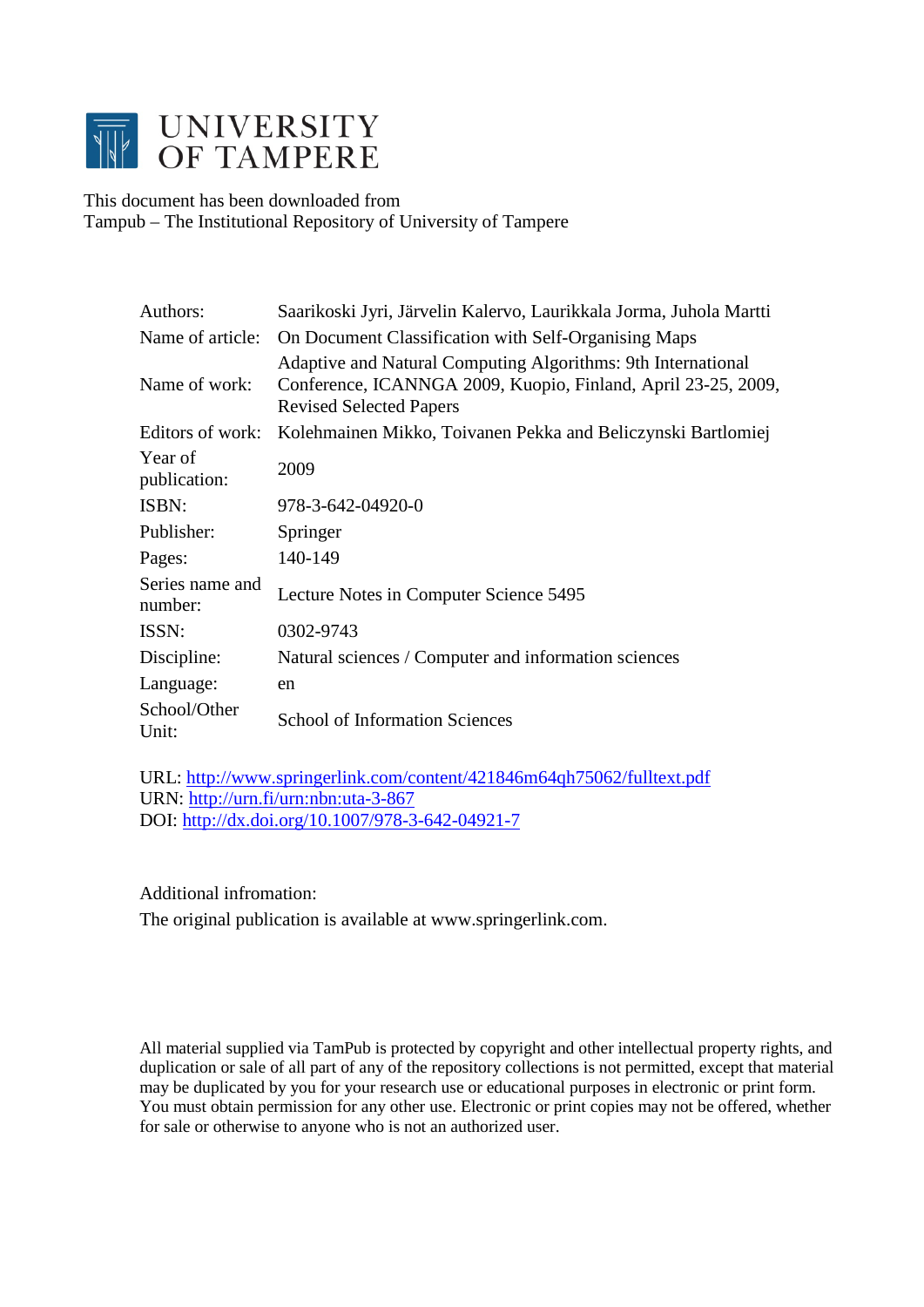**Prepring from:** Saarikoski, J, & Järvelin, K. & Laurikkala, J. & Juhola, M (2009). On Document Classification with Self-Organising Maps. In M. Kolehmainen et al. (Eds.): Proceedings of ICANNGA 2009. Heidelberg: Springer, Lecture Notes in Computer Science vol. 5495, pp. 140–149.

## **On document classification with self-organising maps**

Jyri Saarikoski<sup>1</sup> • Kalervo Järvelin<sup>2</sup> • Jorma Laurikkala<sup>1</sup> • Martti Juhola<sup>1</sup>

<sup>1</sup>Department of Computer Sciences and <sup>2</sup>Department of Information Studies, 33014 University of Tampere, Finland {Jyri.Saarikoski, Kalervo.Jarvelin, Jorma.Laurikkala, Martti.Juhola}@uta.fi

**Abstract** This research deals with the use of self-organising maps for the classification of text documents. The aim was to classify documents to separate classes according to their topics. We therefore constructed self-organising maps that were effective for this task and tested them with German newspaper documents. We compared the results gained to those of *k* nearest neighbour searching and *k*-means clustering. For five and ten classes, the self-organising maps were better yielding as high average classification accuracies as 88-89%, whereas nearest neighbour searching gave 74-83% and *k*-means clustering 72- 79% as their highest accuracies.

### **1. Introduction**

The growth of digital documents and information stored as text in the Internet has been rapid in the recent years. Searching and grouping such documents in various ways have become an important and challenging function. A myriad of documents are daily accessed in the Internet to find interesting and applicable information. Distinguishing in some way interesting documents from the uninteresting ones is, even if a self-evident goal, crucial. For this purpose, computational methods are of paramount importance. We are interested in researching the classification of text documents, also those written in languages other than English.

There are known methods for constructing groups, clusters or models of documents, see for instance (Doan et. al., 2003; Sebastiani, 2002; Serrano and del Castillo, 2007). These machine learning methods have included *k* nearest neighbour searching, probabilistic methods such as Naïve Bayesian classifiers (Duda et al., 2001) and evolutionary learning with genetic algorithms (Serrano and del Castillo, 2007). The methods were of the supervised category. We investigated the use of unsupervised Kohonen self-organising maps (Kohonen, 1995) that seemed to be seldom used in this field. They have been, however, applied to constructing visual maps of text document clusters, in which documents were clustered based on the features they contain. WEBSOM (Honkela, 1997; Lagus et al., 2004) was employed to organize large document collections, but it did not include document classification in the sense to be compared with the current research. Chowdhury and Saha (2005) classified 400, 500 and 600 sport articles, whereas Guerro-Bote et al. (2002) employed 202 documents from a bibliographic database. Moya-Anegón et al. (2006) made domain analysis of documents with self-organising maps, clustering and multidimensional scaling. In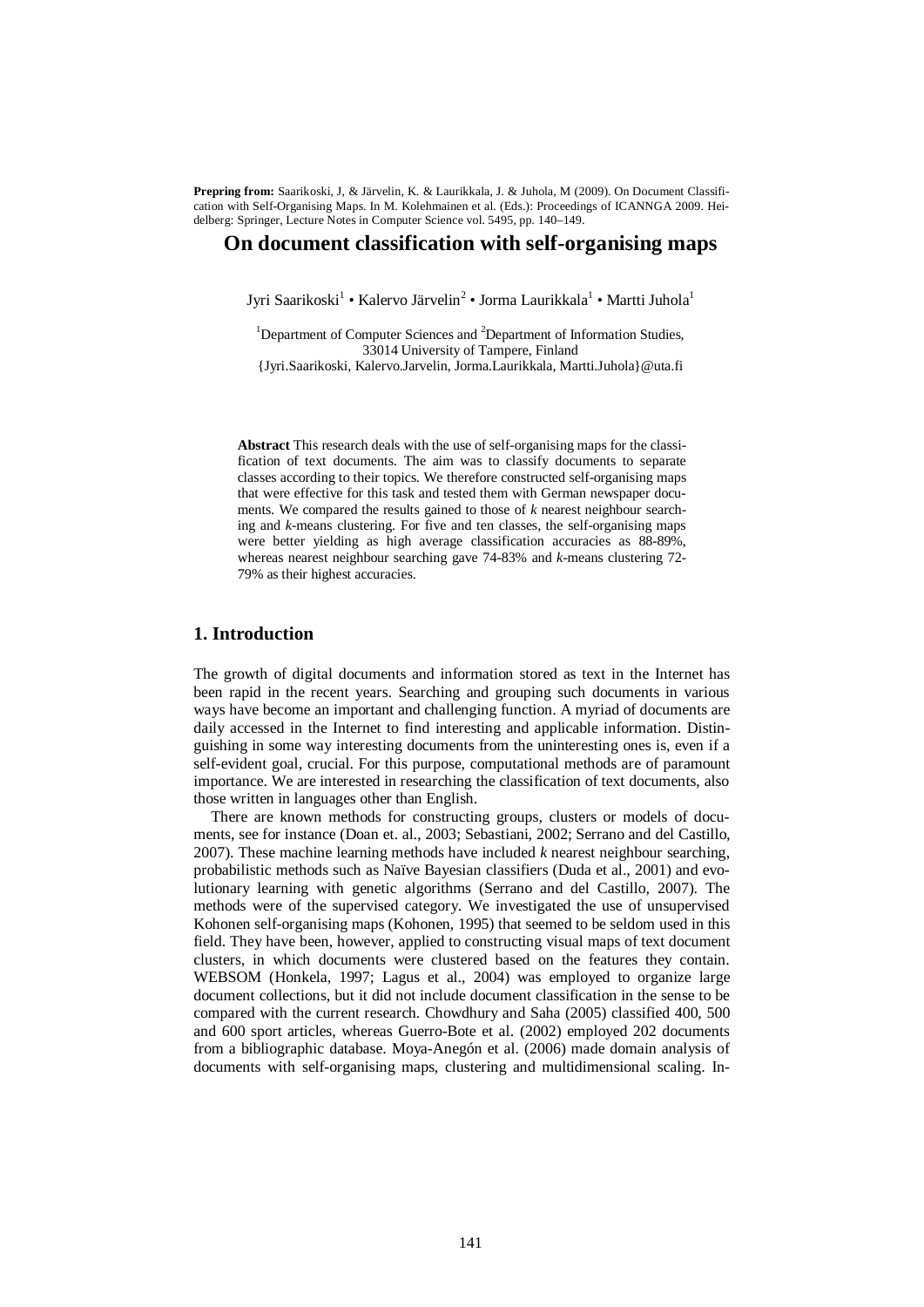stead of document clustering, we were interested in investigating how accurately and reliably self-organising maps are able to classify documents. Therefore, we constructed self-organising maps on document sets belonging to different known classes and used them to classify new documents. We employed ten-fold crossvalidation runs on our test document collection to assess classification accuracy in the document collection. We also performed comparable tests with *k* nearest neighbour searching and *k*-means clustering which employ supervised learning to find a baseline level for the classification of the document data used. In principle, the use of self-organising maps is reasonable, because outside laboratory tests there is not necessarily a reliably classified learning set available.

In the present research, we extend our previous research of using self-organising maps for information retrieval in the same German document collection as in (Saarikoski et al., 2008). In the prior work, we studied retrieval from the document collection, the topics of which were associated with some of its documents, and we used both relevant and non-relevant documents in the document sample extracted from the collection. In the present work, our interest was in the classification, in other words separation between document classes. We therefore used only documents relevant to the classes examined.

# **2. The data and its preprocessing**

We used a German document set which was taken from an original collection of 294809 documents (Airio, 2006) from CLEF 2003 of the years 1994 and 1995 [\(http://www.clef-campaign.org/](http://www.clef-campaign.org/)). The articles were from newspapers such as Frankfurter Allgemeine and Der Spiegel. There were 60 test topics associated with the collection. In every topic there was a relatively small subset of relevant documents. Relevant topics were included in our tests. At first, 20 topics were taken from the 60 topics otherwise randomly. From those 20 selected the smallest classes (topics) were still left out which included 6-25 relevant documents in the collection. Such small document classes would not have been quite reasonable for 10-fold crossvalidation tests, because their average numbers of test documents in test sets would only have been from 0.6 to 2.5, which might have resulted in considerable random influence. Thus, we attained 10 topics (classes) and 425 relevant documents (observations) so that the numbers of the relevant documents of the topics were 27, 28, 29, 29, 34, 39, 44, 53, 55 and 87.

The concept of relevance means here that the association of the documents to the topics had been manually ensured in advance by independent evaluators who had nothing to do with the present research.

To transform pertinent document data into the input variable form for a selforganising map, some preprocessing was required. At first, the German stemmer called SNOWBALL was run to detect word stems like 'gegenteil' from 'Gegenteil' or 'gegenteilig' from all documents and topics chosen. In addition, a list of 1320 German stopwords was used to sieve semantically useless words from them. Stopwords are prepositions like 'ab', articles like 'ein' and 'eine' or pronouns like 'alle', adverbs or other uninteresting "small words", which are mostly uninflected words. They were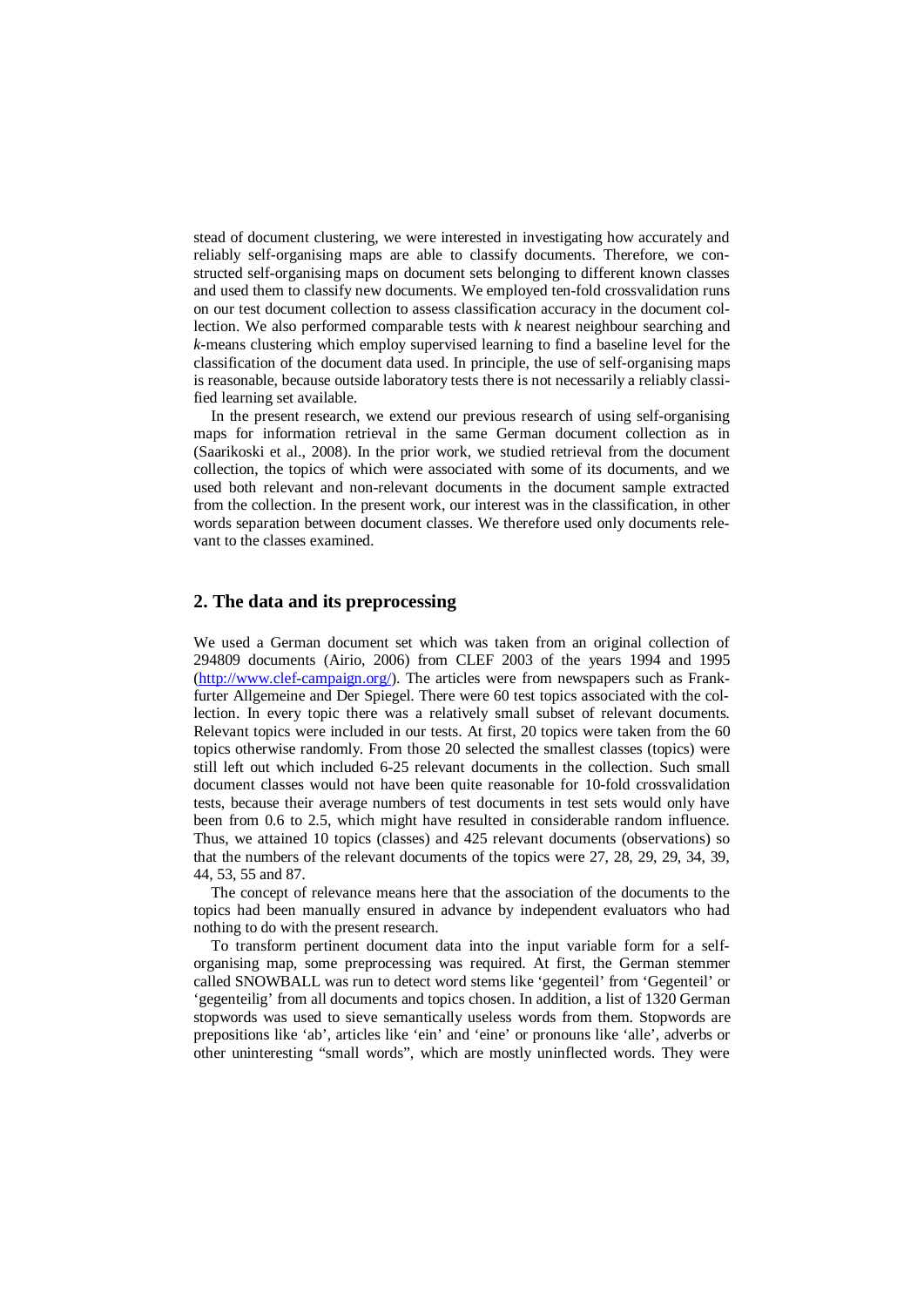removed from the documents and topic texts. Thereafter, short words, shorter than four letters, were removed, because they are typically, after stemming, as word prefices rather useless as term words. The last preprocessing phase included the computation of the frequencies of remaining word stems.

The documents and topics were of SGML format. In the following, the first example presents an (abbreviated) SGML document and the second example depicts a topic connected to some other documents. Classification variables were formed on the basis of words occurring in the actual text parts of the documents and topics.

A document:

<DOC> <TITLE>Ahornblatt nach 33 Jahren vergoldet</TITLE> <TITLE>Zum 20. Mal Eishockey-Weltmeister</TITLE> <TITLE>Sieg im Penaltyschießen</TITLE> <TITLE>Finnland </TITLE> <TEXT>Das Eishockey-Mutterland Kanada ist nach 33 Jahren wieder die Nummer eins in der Welt. Durch einen 3:2-Erfolg im Penaltyschießen gegen Finnland lösten die Ahornblätter im WM-Finale in Mailand den einst übermächtigen Rivalen und Titelverteidiger Rußland ab, der bereits im Viertelfinale

gegen die USA (1:3) ausgeschieden war. Nach regulärer Spielzeit und Verlängerung hatte es 1:1 (0:0, 0:0, 1:1, 0:0) gestanden. Zuvor hatte Brind'Amour (56.) die Führung der Finnen durch Keskinen (47.) ausgeglichen. Im Penaltyschießen zeigten die Kanadier die besseren Nerven, die Finnen verschossen viermal in sechs Versuchen. Robitaille verwandelte den sechsten Penalty für Kanada. Die Kanadier, zuletzt 1961 bei der WM in Genf und Lausanne auf dem Thron, feierten bei den 58. Titelkämpfen ihren 20. WM-Titel und machten damit...

 $\langle$ TEXT $>$  $<$ /DOC>

A topic:

<DE-title> Rechte des Kindes </DE-title>

<DE-desc> Finde Informationen über die UN-Kinderrechtskonvention. </DE-desc>

We computed document vectors for all documents by applying the common vector space model with *tf·idf* weighting for all remaining word stems. Thus, a document is presented in the following form

$$
D_i = (w_{i1}, w_{i2}, w_{i3}, ..., w_{it})
$$
 (1)

where  $w_{ik}$  is the weight of word *k* in document  $D_i$ ,  $1 \le i \le n$ ,  $1 \le k \le t$ , where *n* is the number of the documents and *t* is the number of the remaining word stems in all documents. Weights are given in *tf·idf* form as the product of term frequency (*tf*) and inverse document frequency (*idf*). The former for word  $k$  in document  $D_i$  is computed with

$$
tf_{ik} = \frac{freq_{ik}}{\max_i \{freq_{il}\}}\tag{2}
$$

where *freq<sub>ik</sub>* equals the number of the occurrences of word  $k$  in document  $D_i$  and  $l$  is for all words of  $D_i$ ,  $l=1,2,3,..., t-1$ ,  $t$ . The latter is computed for word  $k$  in the document set with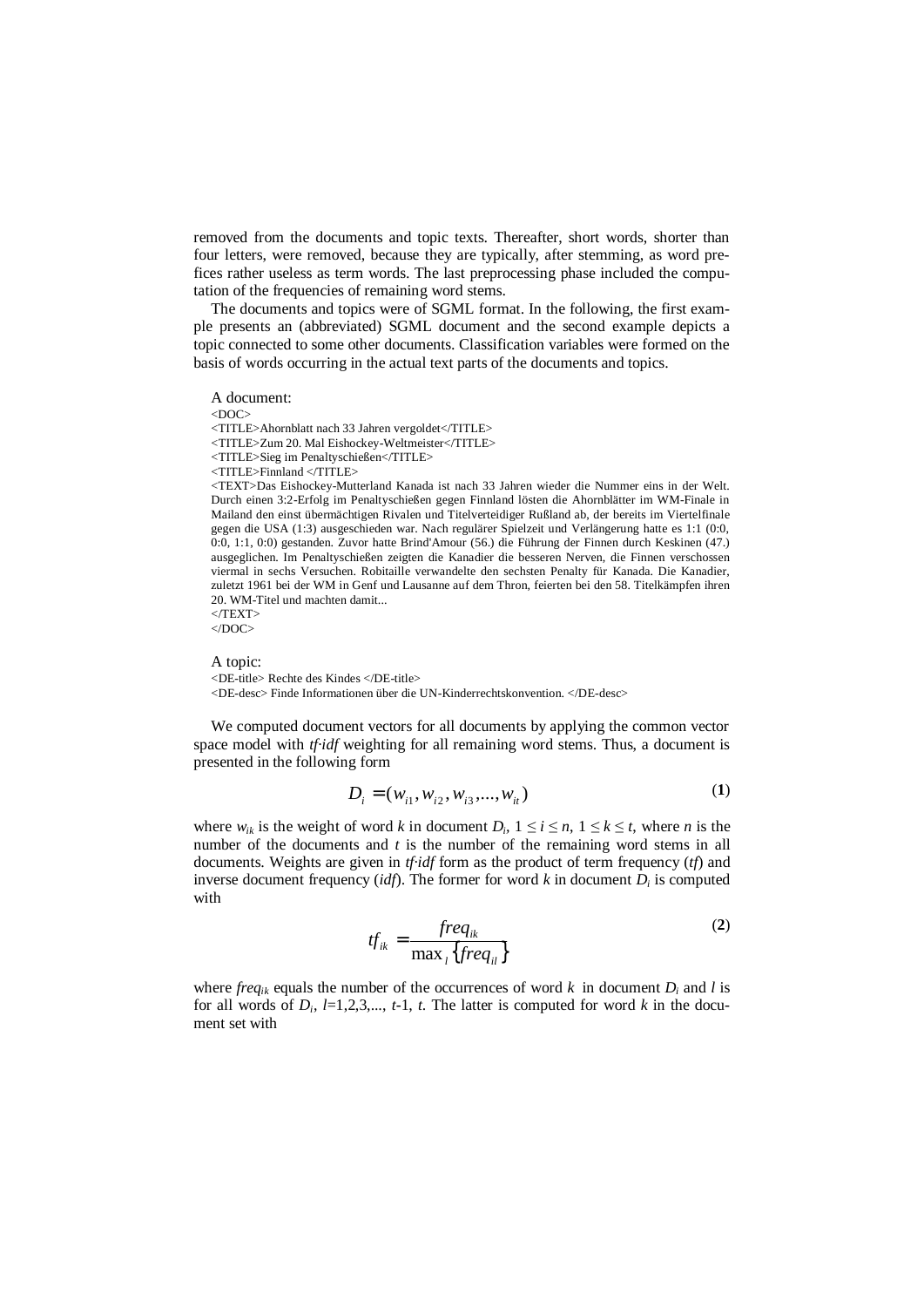$$
idf_k = \log \frac{N}{n_k} \tag{3}
$$

where *N* is equal to the number of the documents in the set and  $n_k$  is the number of the documents, which contain word  $k$  at least once. Combining equations  $(2)$  and  $(3)$  we obtain a weight for word *k* in document *D<sup>i</sup>*

$$
w_{ik} = tf_{ik} \cdot idf_k \tag{4}
$$

Based on this computation all 425 documents were mapped as document vectors weighted with the *tf·idf* form.

Finally, the length of each document vector was shortened only to include 500 or alternatively 1000 middle (around median) word stems from the total word frequency distribution increasingly sorted. Very often the most and least frequent words are pruned in information retrieval applications, because their capacity to distinguish relevant and non-relevant documents (to a topic) is known to be poor. We chose either 500 or 1000 words, since from several values we found these as good choices for this data in our earlier research (Saarikoski et al., 2008).

It is worth noticing that document vectors were only computed from a learning set in crossvalidation. Information about its corresponding test set was not used in order to create as a realistic situation as possible, where the system knows an existing learning set and its words in advance, but not those of a test set. Thus, each learning set included its own word set, somewhat different from those of the other learning sets, and the document vectors of its corresponding test set were prepared according to the words of the learning set.

# **3. Classification with self-organising maps**

Kohonen self-organising maps are neural networks that apply unsupervised learning and they have been exploited for numerous visualisation and categorisation tasks (Duda et al., 2001). We employed them to study their applicability to divide the test documents into different classes on the basis of document vectors computed. We used the SOM\_PAK program written in C ([http://www.cis.hut.fi/projects/somtoolbox/\)](http://www.cis.hut.fi/projects/somtoolbox/) in Helsinki University of Technology, Finland.

In our previous research on the same German document collection (Saarikoski et al., 2008), we observed that random initialisation, bubble neighbourhood and up to 17×17 nodes were good choices. Different numbers of learning epochs were tested. Finally, as few as 3 coarse and 15 tuning epochs were applied.

The following procedure was implemented.

- 1. Create a self-organising map using a learning data set.
- 2. Form the model vector of a node during the learning process of the network. Its dimension is equal to that of the input vectors.
- 3. Determine a class for a node of the map according the numbers of documents of different classes in the current node. The most frequent document class determines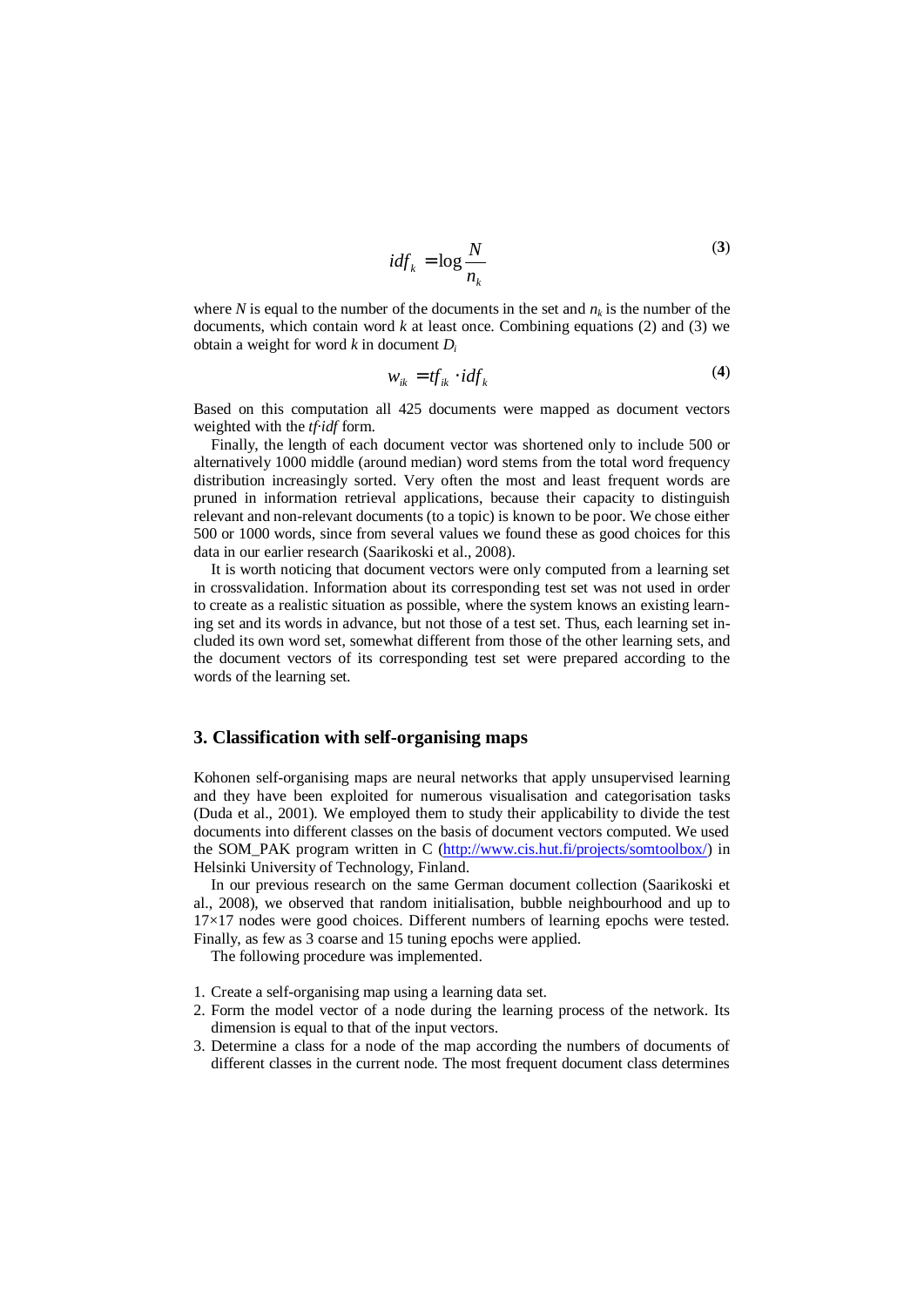the class of the node. If there are more than one class with the same maximum, label the node according to the class of the document (from the maximum classes) closest to the model vector (learnt during the process) of the node. Consider all nodes in this manner.

After this procedure each node corresponded to some document class. Some node could also remain empty, which would be bypassed during the later process.

Next the classification of a test document set was performed where a test document was compared to the model vector of each node to find which node was the closest (the best fit), on the basis of Euclidean distance, to the test document.

After computing all document vectors of a test set, classification accuracy was computed by checking for every document of a test set *j* whether it was classified into its correct class.

$$
a_j = \frac{c_j}{n_j} 100\%
$$
 (5)

Here  $c_j$  ( $j=1,..,10$ ) is equal to the number of the correctly classified documents in test set *j* and  $n_j$  is the number of all documents in that test set. Accuracy  $a_j$  was obtained for each test set. Since a random element is involved in the initialisations of neural networks, we repeated 10 tests for every learning and test set pair. For each such crossvalidation pair about 90% of documents were put to a learning set and the rest 10% to its corresponding test set. Documents were selected into learning sets and test sets so that the relative proportions of various kinds of documents were similar in both sets. Thus, 10-fold crossvalidation was applied, which produced 10 times 10 test runs for a test document set. Average classification accuracies were finally calculated from those 100 runs.

### **4. Nearest neighbour searching and** *k***-means clustering**

In order to compare results obtained by self-organising maps, we tested with nearest neighbour searching and *k*-means clustering by using exactly the same crossvalidation document selections as above for the documents.

Classification with nearest neighbour searching was performed with the following procedure.

- 1. Search for *k* nearest neighbours of a test document from a learning set.
- 2. Compute the majority class from those *k* documents, i.e. the most frequent document class among the neighbours.
- 3. Determine the class of the text document on the basis of the preceding step. If there are two or more classes including the same maximum number of documents, select the class randomly from those majority classes.
- 4. Repeat the former steps for all documents of a test set.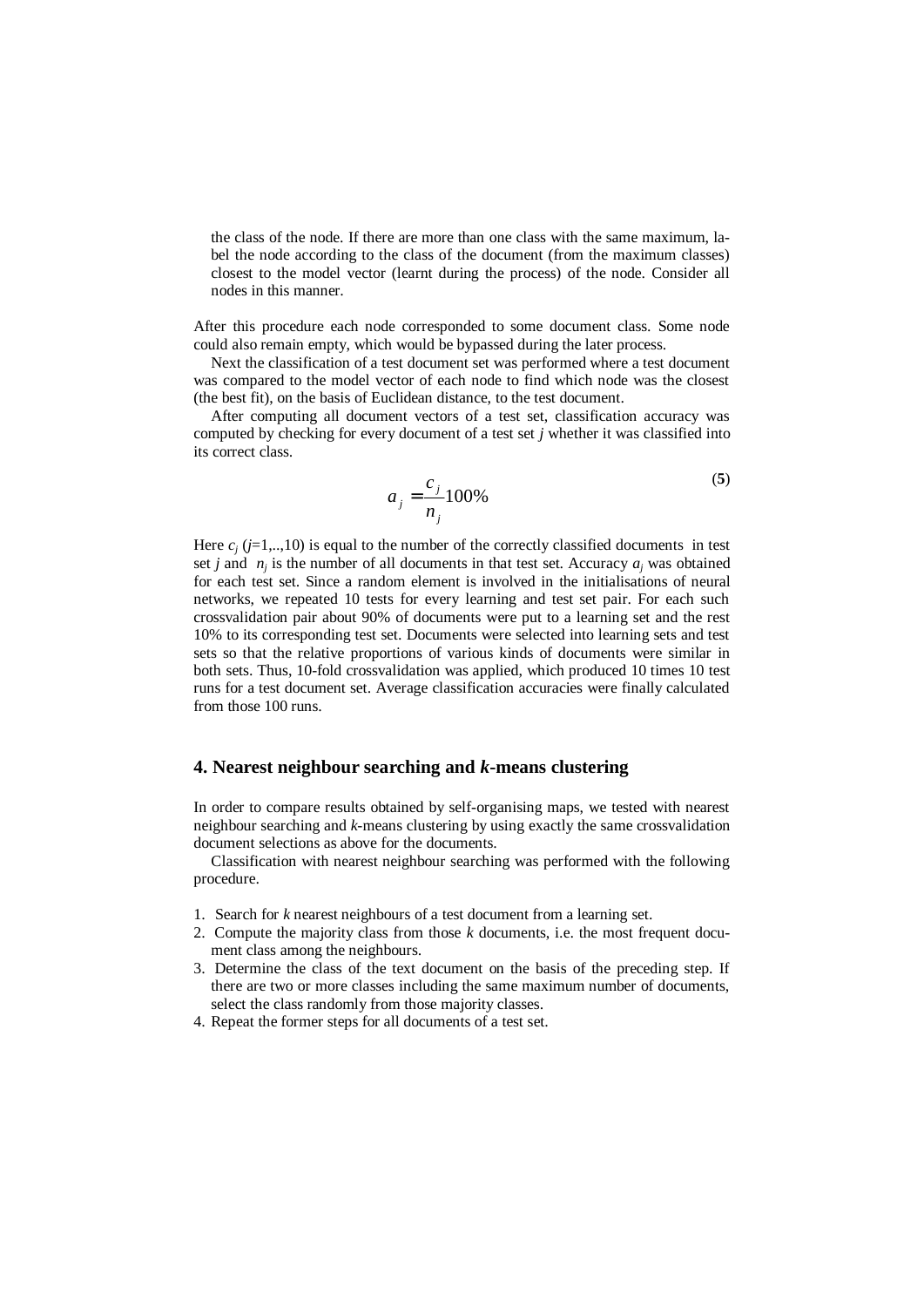After the nearest neighbour searching, the classification results were assessed for correctness. Values of *k* were 1, 3, 5, 7 and 9. The Euclidean distance measure was applied. The procedure was run for all 10 pairs of the learning and test sets, for which average classification accuracies were calculated. We employed the Matlab program. Nearest neighbour searching included no such an initialisation property of random character as self-organising maps and clustering. Consequently, the nearest neighbour searching was run only once for every learning and test set pair.

Clustering was accomplished with the Matlab program according to the test protocol similar to that of nearest neighbour searching. The documents of a learning set were clustered into *k* clusters in the Euclidean space of the document vector variables, when *k* was equal to 2, 5, 10 and 20. The class of each cluster was determined similarly to the above "voting" principle of nearest neighbour searching. A test set was then dealt with and results computed. This was done 10 times for all 10 learning and test sets to obtain the average results.

### **5. Results**

We tested with the two input vector lengths, 500 and 1000 word stems, either 2, 5 or 10 classes (topics), which respectively included 142, 278 or 425 relevant documents in total. Less than 10 classes (5 or 2 largest classes) were tested in order to see what may happen when we merely restricted ourselves to the largest document classes, i.e. discarded the classes smaller than with 39 or 55 documents. In the following, we present the means and standard deviations of 100 crossvalidation test runs of the selforganising maps and *k*-means clustering and those of 10 crossvalidation runs of nearest neighbour searching. The crossvalidation division into test and learning sets was identical between all three machine learning methods used.

Table 1 shows the results computed with the self-organising maps. The highest result at each row is written in bold in Tables 1-3. The best 2-class and 5-class situations in Table 1 were with the smallest network of the 25 nodes. Instead, the 10-class condition gave its best results with the networks of  $7\times7$  nodes. The vector lengths used did not yield so unambiguous an outcome. For the self-organising maps, 4.8% of all nodes as minimum were empty with the size of  $5\times 5$  nodes and 5 classes. As maximum 66.9% were empty with the size of  $13\times13$  and 2 classes. These empty nodes obtained hits (incorrect classifications) from 0.8% (10 classes) to 5.0% (2 classes) both with the size of  $5\times5$ .

Table 2 presents the results of nearest neighbour searching. Its results of all 2-class test alternatives were exceptionally high. This was at least partly due to very different topics of the two classes one being 'children theme' and the other 'nuclear power theme'. The 5-class and 10-class situations were at their best with nearest neighbour searching of *k* equal to 1. For the 2-class alternatives the longer vector length of 1000 word stems produced better results than the shorter length of 500, but for the 5-class and 10-class alternatives it was vice versa.

The numbers of 2, 5, 10, 20, 40, 60, 80, 100 and 120 clusters were tested for clustering. Table 3 describes most clustering results excluding those of 40, 60, 100 and 120 clusters since these were poorer than the results of 80 clusters. The best results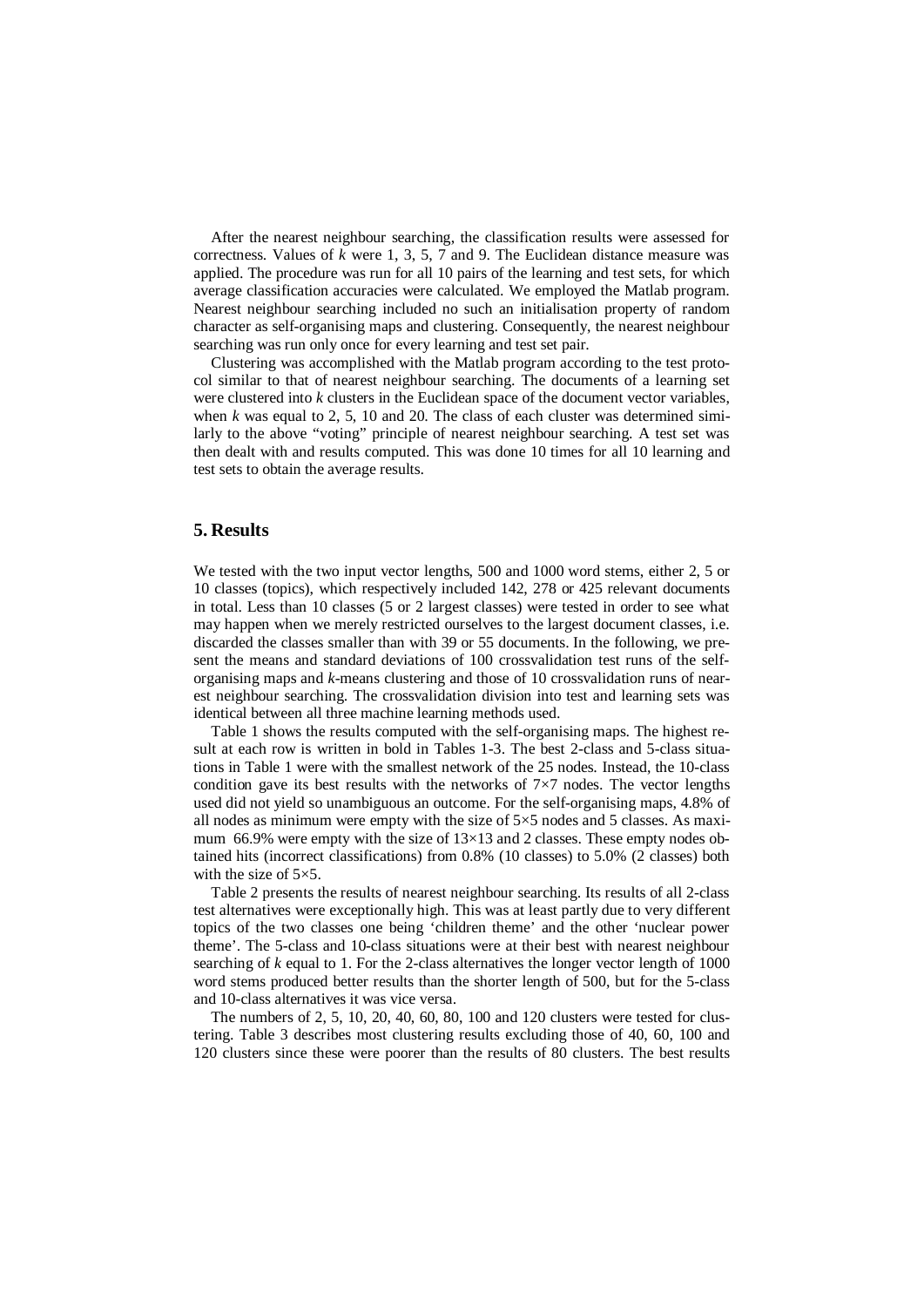were gained by using the cluster number of 80, except for the 2-class condition. The shorter vectors were better than the longer ones.

Running times of individual learning and test pairs were moderate while using a computer with a 1.6 GHz processor and 1 GB memory. They varied from 1.6 s to 13 s for the self-organising maps. The Matlab implementation of nearest neighbour searching took from 0.4 s to 1.1 s and that of *k*-means clustering from 1.8 s to 34 s. These do not contain the short time of the preprocessing common to all three.

**Table 1.** Means and standard deviations of classification accuracies (%) of self-organising maps for 100 test runs

| Number                   | Vector | Number of nodes |                 |                 |                 |                 |  |
|--------------------------|--------|-----------------|-----------------|-----------------|-----------------|-----------------|--|
| of classes               | length |                 |                 |                 |                 |                 |  |
|                          |        | $5\times5$      | $7\times7$      | $9\times9$      | $11\times11$    | $13\times13$    |  |
|                          | 500    | $93.2 \pm 8.2$  | $88.4 \pm 10.2$ | $77.4 + 11.1$   | $68.8 \pm 11.5$ | $60.6 \pm 13.8$ |  |
|                          | 1000   | $90.5 \pm 8.0$  | $86.4{\pm}9.5$  | $75.7 \pm 11.5$ | $67.2 \pm 13.1$ | $62.5 \pm 14.3$ |  |
| $\overline{\phantom{1}}$ | 500    | $87.8 \pm 6.2$  | $86.0 \pm 6.9$  | $84.3 + 7.1$    | $77.5 \pm 6.6$  | $73.4 + 7.9$    |  |
|                          | 1000   | $89.0 \pm 6.8$  | $87.0 \pm 5.9$  | $83.2 + 7.3$    | $78.1 + 7.5$    | $72.2 + 8.2$    |  |
| 10                       | 500    | $79.2 \pm 7.3$  | $88.1 \pm 5.6$  | $86.7 \pm 5.8$  | $82.6 \pm 6.6$  | $79.6 \pm 6.3$  |  |
|                          | 1000   | $76.5 \pm 5.1$  | $89.2 \pm 5.4$  | $88.0{\pm}5.4$  | $84.2 + 4.8$    | $80.8 \pm 5.6$  |  |

**Table 2.** Means and standard deviations of classification accuracies (%) of nearest neighbour searching for 10 test runs

| Number<br>of classes | Vector<br>length | Number $k$ of nearest neighbours |                |                |                |                 |
|----------------------|------------------|----------------------------------|----------------|----------------|----------------|-----------------|
|                      |                  | 9                                |                |                |                |                 |
|                      |                  |                                  |                |                |                |                 |
|                      | 500              | $95.1 \pm 4.6$                   | $97.1 \pm 3.7$ | $95.8 \pm 3.6$ | $97.9 \pm 3.4$ | $99.2 \pm 2.4$  |
|                      | 1000             | $99.3 \pm 2.1$                   | $99.3 \pm 2.1$ | $99.3 \pm 2.1$ | $98.7 + 4.2$   | $98.7 \pm 2.8$  |
| 5                    | 500              | $83.4 \pm 6.2$                   | $76.3 \pm 7.1$ | $69.0 \pm 6.7$ | $70.5 \pm 5.4$ | $69.7 \pm 8.4$  |
|                      | 1000             | $74.4 \pm 5.5$                   | $60.8 \pm 7.7$ | $56.5+9.9$     | $59.0 \pm 7.7$ | $59.4 \pm 10.9$ |
| 10                   | 500              | $83.3 \pm 7.0$                   | $81.8 \pm 6.1$ | $80.2{\pm}6.8$ | $78.9 \pm 5.7$ | $78.5 \pm 5.7$  |
|                      | 1000             | $80.7 \pm 6.0$                   | $72.6 \pm 6.2$ | $69.7 \pm 5.7$ | $67.9 \pm 6.9$ | $71.1 \pm 5.7$  |

**Table 3.** Means and standard deviations of classification accuracies (%) of *k*-means clustering for 100 test runs

| Number<br>of classes | Vector<br>length | Number $k$ of clusters |                 |                 |                 |                |
|----------------------|------------------|------------------------|-----------------|-----------------|-----------------|----------------|
|                      |                  |                        |                 | 10              | 20              | 80             |
|                      | 500              | $62.1 \pm 5.7$         | $73.7 \pm 17.7$ | $92.4 \pm 14.7$ | $97.9 \pm 7.0$  | $95.9 \pm 5.9$ |
|                      | 1000             | $61.3 \pm 1.6$         | $65.0 \pm 11.2$ | $76.9 \pm 18.3$ | $83.6 \pm 17.7$ | $91.9 + 9.7$   |
|                      | 500              |                        | $52.0 \pm 6.9$  | $59.2 + 7.4$    | $65.5 \pm 6.0$  | $78.5 \pm 7.3$ |
|                      | 1000             |                        | $44.6 \pm 9.8$  | $54.4 + 7.1$    | $58.8 \pm 6.6$  | $72.3 \pm 6.9$ |
| 10                   | 500              |                        |                 | $48.1 \pm 5.7$  | $56.9 \pm 7.3$  | $73.6 \pm 8.3$ |
|                      | 1000             |                        |                 | $42.7 \pm 5.7$  | $52.1 \pm 5.7$  | $71.9 \pm 6.2$ |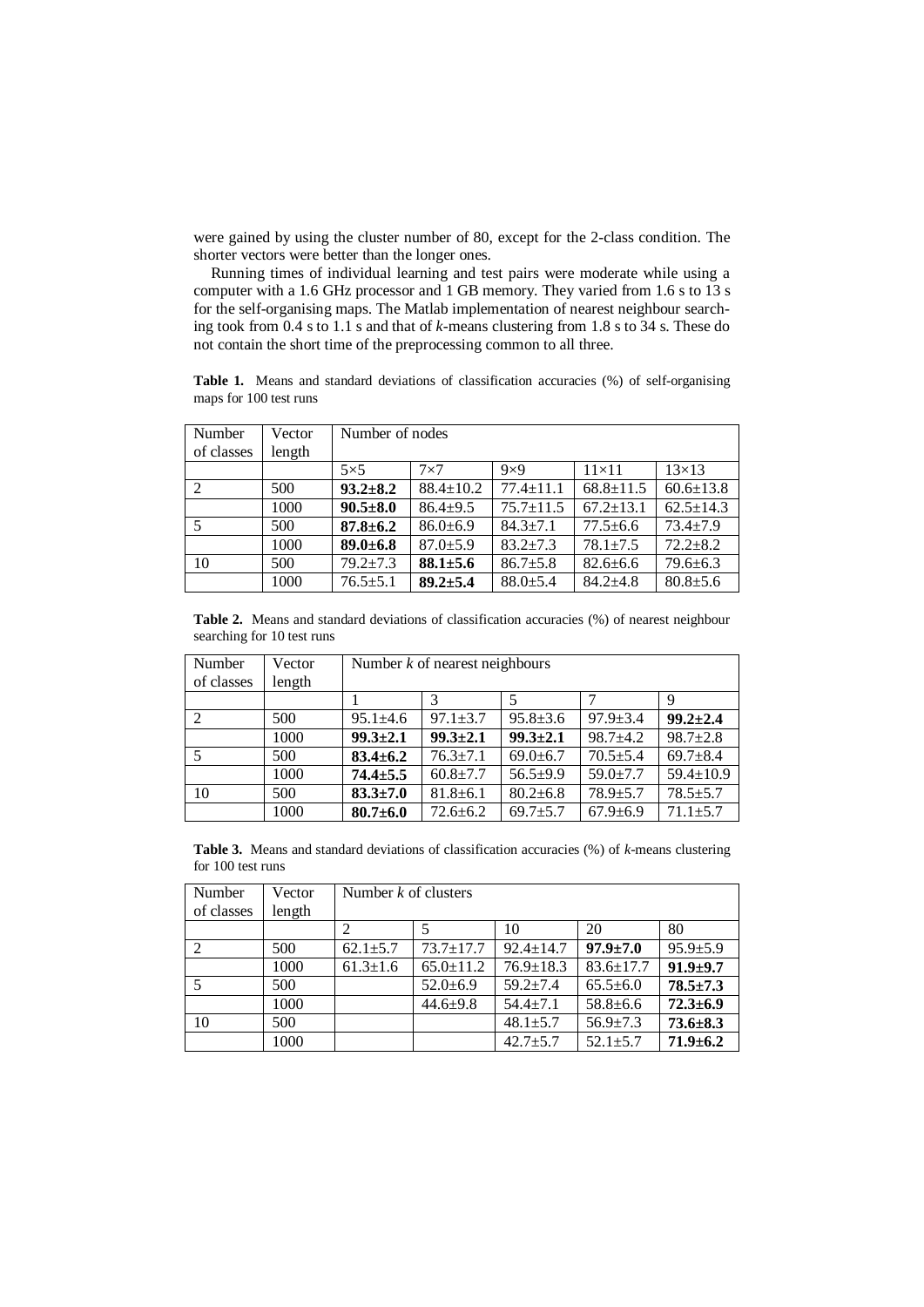Fig. 1 shows an example of the self-organising maps. It includes 10 classes with 383 documents of a learning set when the size of the map was  $7\times7$ , the input vector length was 1000 and a random test run was chosen. Its average classification accuracy was 88.8%.



**Fig. 1.** The numbers of relevant documents of a learning set hit each node are counted in the map. The darker the node, the more compact the concentration of the document group is. The larger the node, the greater the number of documents. The other 42 documents of all 425 documents were not here, but allocated to the test set.

Fig. 2 depicts the same map as Fig. 1, but the nodes are marked with the class identifiers computed. The following list gives the class identifiers, numbers of documents and class titles occurring in Fig 2.

- #186 : 24 : Holländische Regierungskoalition
- #156 : 25 : Gewerkschaften in Europa
- #147 : 26 : Ölunfälle und Vögel
- #195 : 26 : Streik italienischer Flugbegleiter
- #193 : 31 : EU und baltische Länder
- #184 : 35 : Mutterschaftsurlaub in Europa
- #150 : 40 : AI gegen Todesstrafe
- #152 : 48 : Rechte des Kindes
- #190 : 50 : Kinderarbeit in Asien
- #187 : 78 : Atomtransporte in Deutschland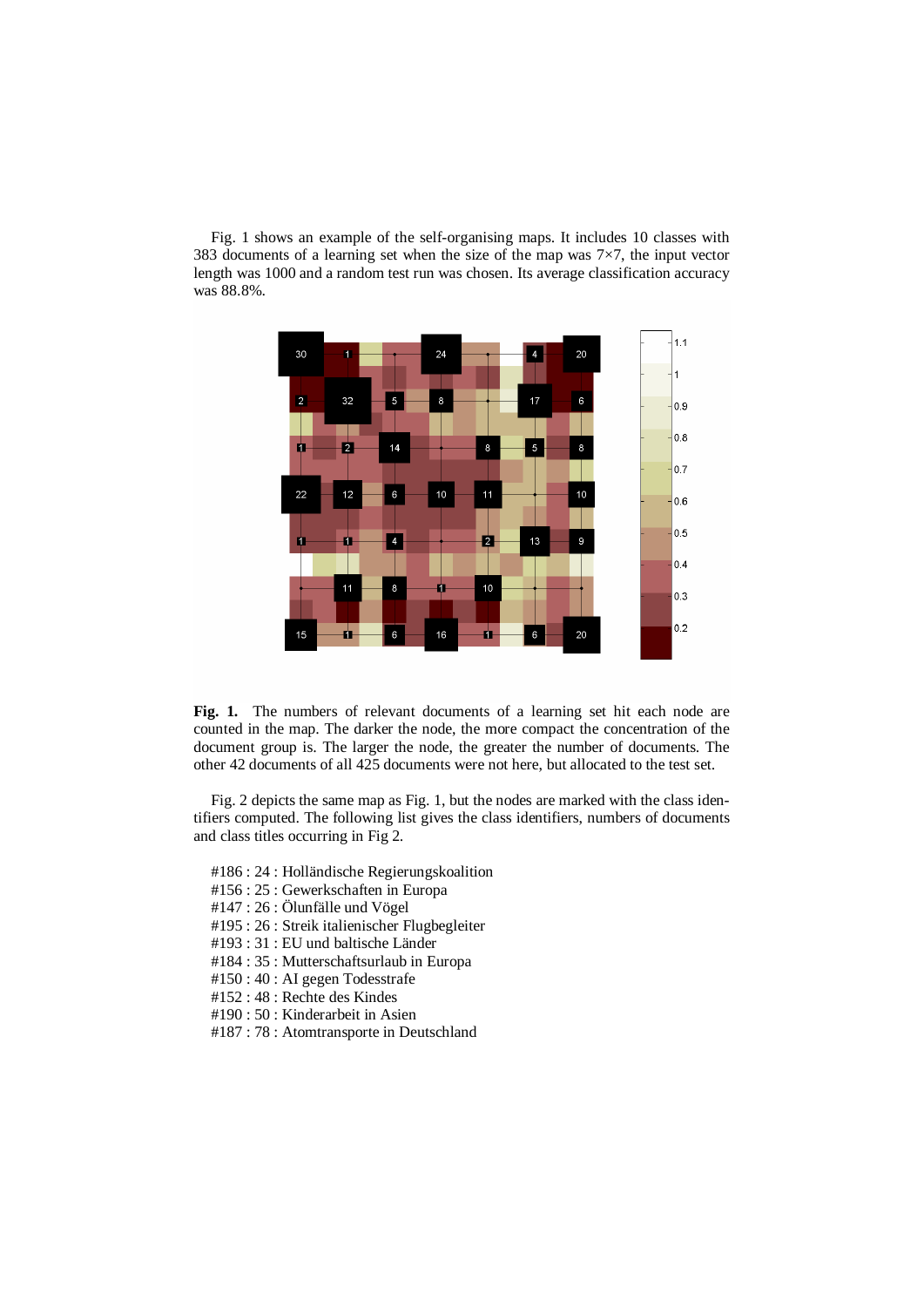

**Fig. 2.** The class identifiers are attached to the nodes where they beat voting as "majority" classes. Notice that we cannot sum up the numbers of documents from this figure and the preceding list and to compare them directly to those of Fig.1, because the nodes also include some probably incorrect (non-relevant) classifications from "minority" classes.

To statistically compare the results, the Friedman test (Conover, 1999) was conducted. Since nearest neighbour searching included 10, but the others 100 test runs, the means of the 10 crossvalidations of the latter two methods were first calculated. For the 2-class condition nearest neighbour searching and clustering obtained significantly ( $p = 0.004$ ) better results than the self-organising maps for the vector length of 500. For the length of 1000, nearest neighbour searching was significantly ( $p =$ 0.00005) better. For the 5-class and 10-class conditions, the self-organising maps outperformed significantly  $(p < 0.001)$  the other methods with both vector lengths.

# **6. Conclusions**

We tested self-organising maps, nearest neighbour searching and *k*-means clustering with documents from a German newspaper article collection. Except the 2-class alternative which favoured nearest neighbour searching, self-organising maps gave the best results. Table 1 suggests that if more classes are involved, the number of the nodes in a network should increase. On the other hand, for nearest neighbour searching the dispersion of documents to several classes supports the idea to keep to the